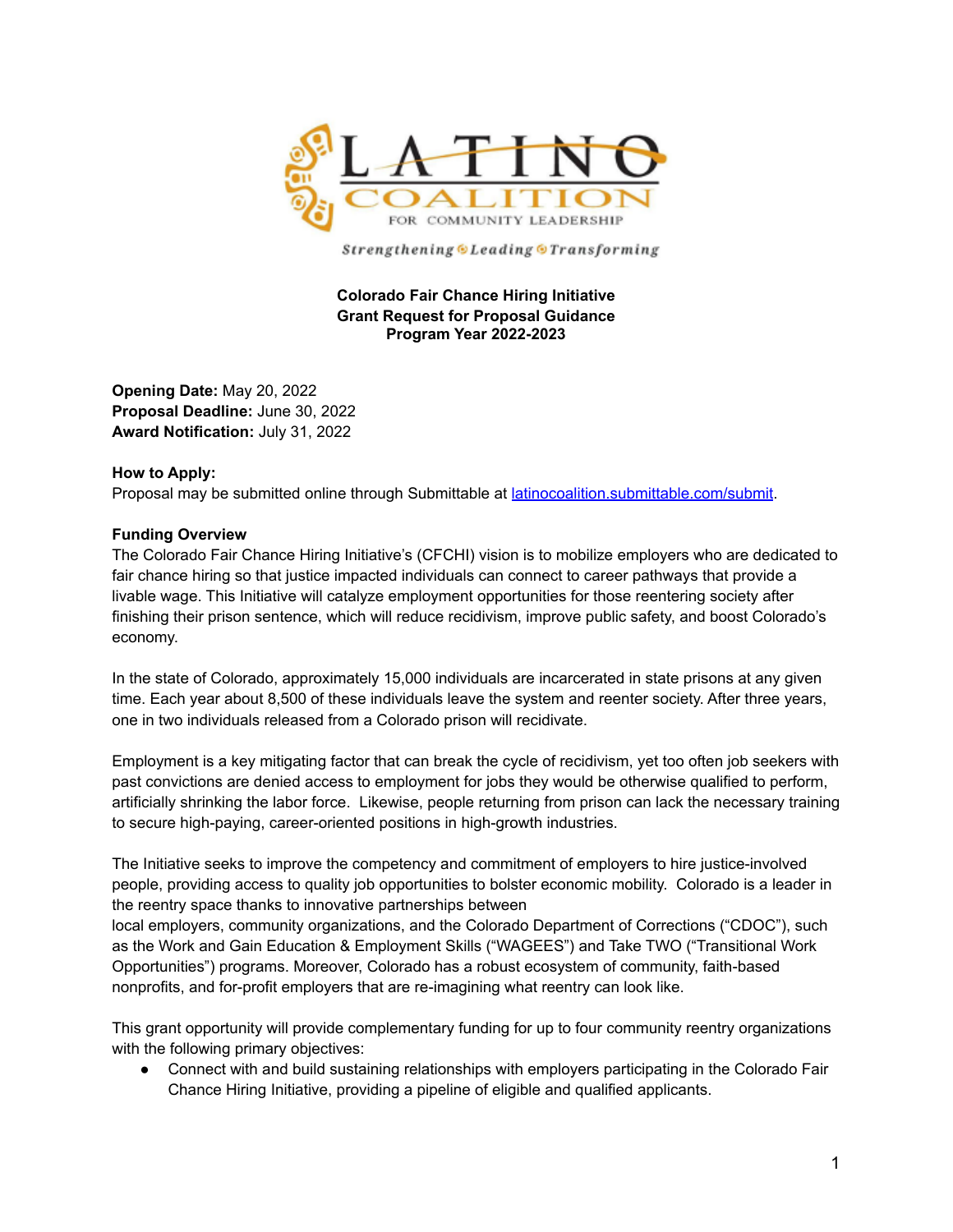- Support justice-involved people hired by Network employers to retain those positions and advance in their careers.
- Providing employment navigation and wrap-around supports to justice-involved applicants and employees such as clothing, cell phones, work tools, transportation or other supports. Fort
- Directly facilitate or connect returning community members to best-in-class workforce development opportunities and/or vocational training for high-paying careers aligned to Colorado's high-growth industries and economic development priorities.

## **Total Allocation**

The total allocation of this grant award is \$200,000 per year for two years. Up to four awards will be made providing an average of \$50,000 per award per year for two years. More or less than the average may be requested but may not be fully awarded.

## **Vocational Training Providers**

It is expected that vocational training will be provided by reputable educational entities offering industry-recognized certificates, diplomas, or credentials or an organization certified by a recognized body to issue industry credentials or certifications. It is the responsibility of the grantee to ensure that the vocational training results in some type of bona fide recognized award that supports entry into employment or wage gains.

## **Target Population**

Eligibility for services funded under this RFP is limited to participants supervised by the Colorado Department of Corrections (eg. currently incarcerated, on parole, or on inmate status living in community corrections/halfway houses) and individuals discharged from prison (for up to one year). Eligibility is assessed by the Division of Adult Parole. Eligibility through an LCCL-approved or prescribed method must be documented at the time of the participant's intake.

#### **Performance Measures**

The LCCL has established five core performance measures for the CFHCI. At a minimum, grantees will be measured on their success in achieving each of these outcomes. Below provides a detailed statement of each performance measure.

| <b>Performance</b><br><b>Measure</b>        | <b>Measurement</b>                                                            | <b>Goal</b> |  |
|---------------------------------------------|-------------------------------------------------------------------------------|-------------|--|
| <b>Enrollment Rate</b>                      | $=$ # Actual Participants                                                     |             |  |
|                                             | # Planned Participants                                                        | 100%        |  |
| <b>Employment</b><br><b>Placement Rate</b>  | $=$ # Placed in Employment at or above a livable wage                         |             |  |
|                                             | Total # of Participants at Enrollment                                         | 60%         |  |
| <b>Retention Rate</b>                       | $=$ # of Participants remaining employed for 90 days and 180<br>days*         | 50%         |  |
|                                             | Total # of Participants Placed in Employment                                  |             |  |
| <b>Credential</b><br><b>Attainment Rate</b> | $=$ # of Participants that receive an credential in a high-growth<br>industry | 50%         |  |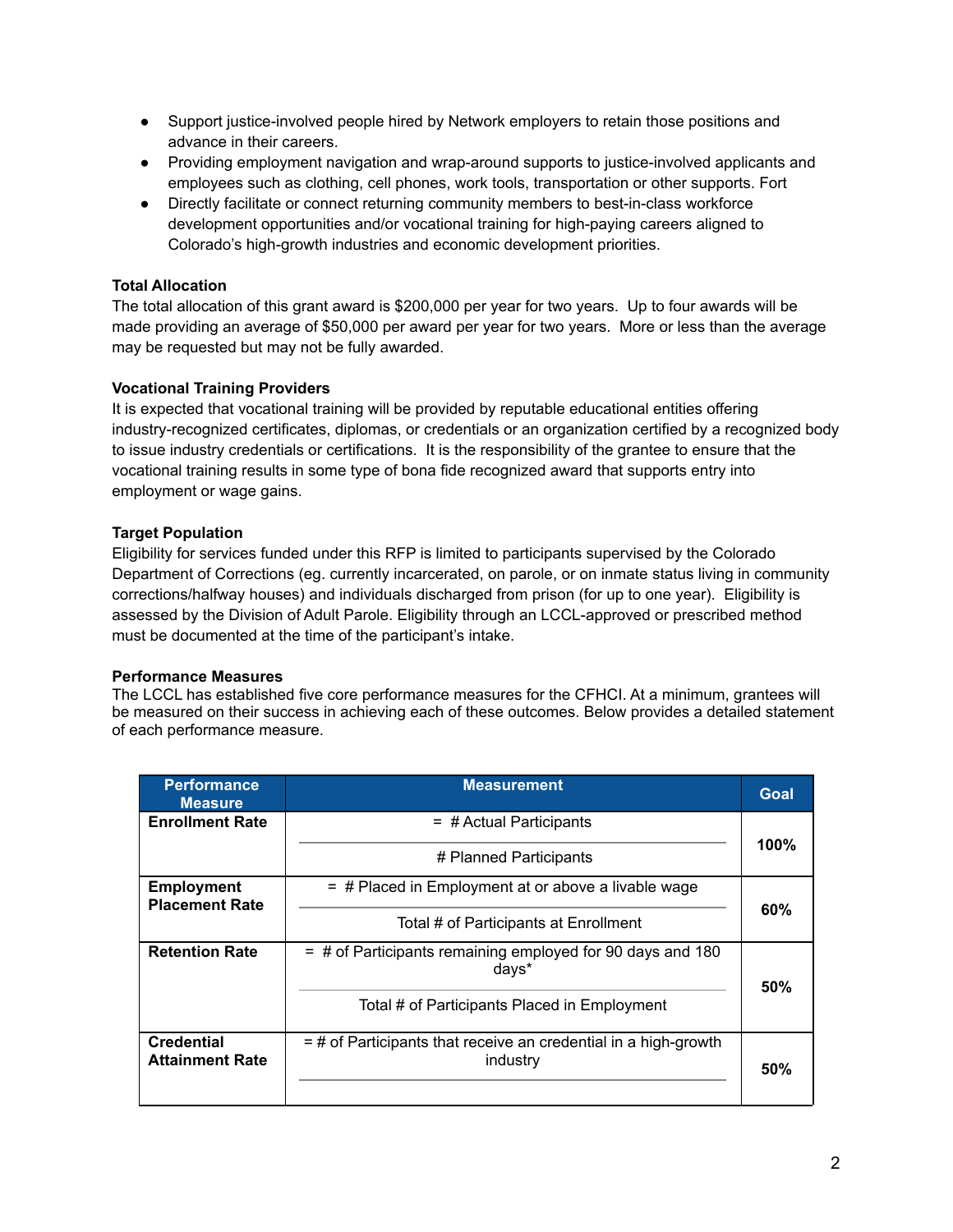|                        | Total # of Participants participating in vocational training                    |       |
|------------------------|---------------------------------------------------------------------------------|-------|
| <b>Recidivism Rate</b> | = The number of participants re-incarcerated on new charges<br>while in program | < 20% |
|                        | The total number of participants enrolled                                       |       |

*\*Note retention will be tracked for up to 360 days*

# **Eligibility**

The CFHCI is designed to support organizational development and program delivery that is integrated with ongoing technical assistance. Preferred organizations will meet the following criteria:

- Be a non-profit organization or any Indian or Native American entity,
- Provide documentation that their organization is in good standing with the CO Secretary of State,
- Agree to participate in trainings conducted or sponsored by the CDOC or LCCL,
- Agree to perform timely data entry into the LCCL and CDOC data systems,
- Agree to have staff, volunteers or contractors submit to a criminal background check (the existence of a criminal background is not grounds for automatic denial and will be considered on a case by case basis, especially in circumstances in which the individual is still under supervision),
- Provide services directly or through linkages with established and reputable entities, and
- This funding is intended to be complementary to existing reentry and employment efforts although not required, matching-funds and/or in-kind contributions are encouraged.

Awards will not be made for:

- Advocacy efforts or projects
- Food or construction costs
- Costs incurred for proposal preparation
- For-profit organizations
- Governmental entities

#### **Timeline and Deadlines**

| <b>Activity</b>                             | Date(s)                          |
|---------------------------------------------|----------------------------------|
| <b>Request for Proposal Released</b>        | May 20, 2022                     |
| <b>RFP Webinar</b>                          | May 24, 2022                     |
|                                             |                                  |
| Office Hours for Questions by Reservation   | June 8, June 15, June 22, 2022   |
| Only - email kristen@latinocoalition.org to | from 1:00 p.m. - 3:00 p.m.       |
| reserve a spot                              |                                  |
| Proposals Due                               | June 30, 2022                    |
| <b>Grantees Notified of Award</b>           | July 25, 2022                    |
| Memorandums of Understanding Issued         | July 31, 2022, or earlier        |
| Year 1 Grant Term*                          | August 1, 2022 or earlier - June |
|                                             | 30, 2023                         |
| Year 2 Grant Term*                          | July 1, 2023 - June 30, 2024     |

*\*Awardees that meet or exceed performance measures in Year 1 will be invited to reapply for Year 2 funding.*

#### **Applications**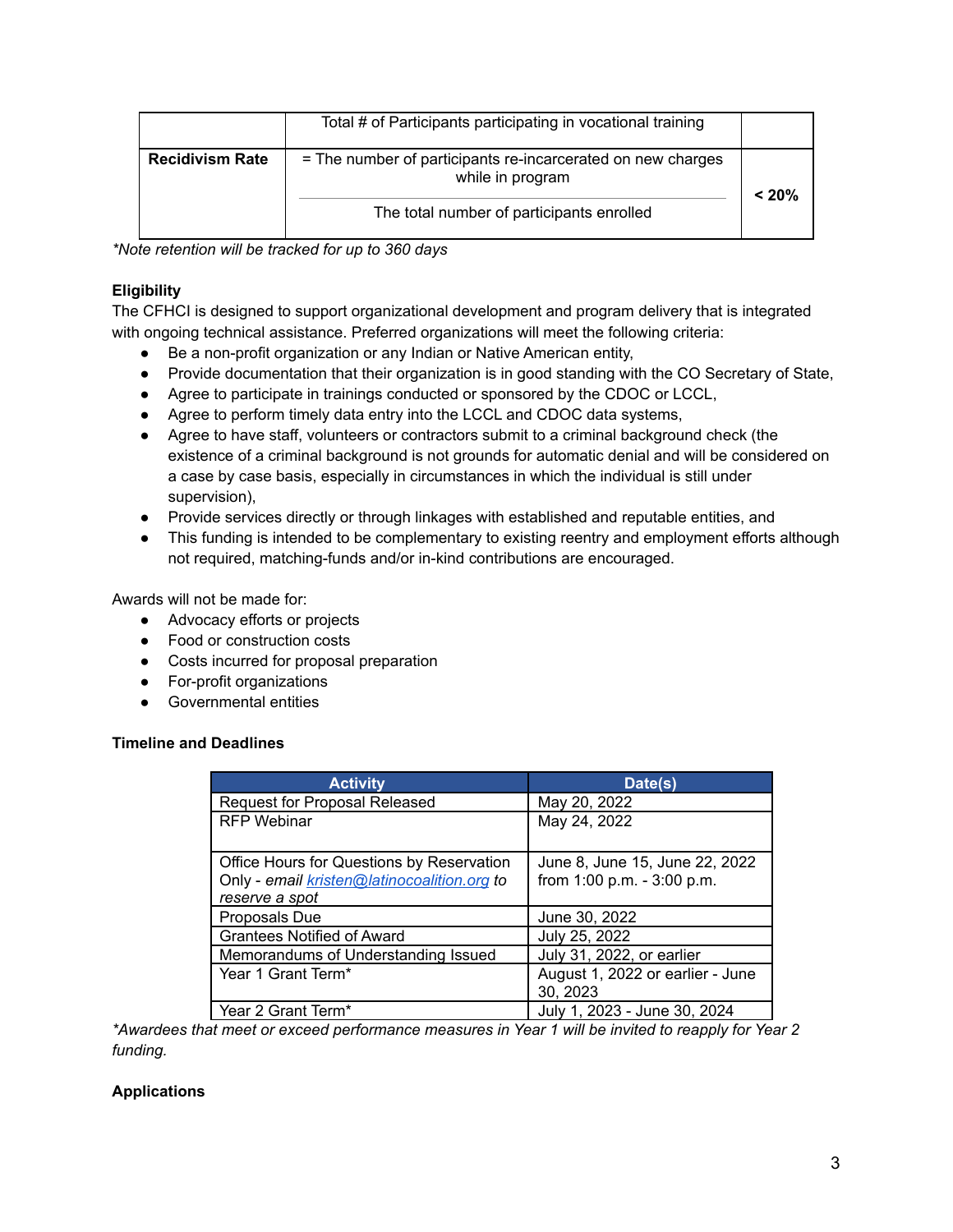Proposals must include:

- 1. An online application through Submittable
- 2. Budget and budget narrative using the form attached to this announcement and uploaded to **Submittable**
- 3. IRS 501(c)(3) Non-Profit Determination Letter (if applicable, not required)
- 4. Colorado Secretary of State Organizational Certificate of Good Standing (screenshot or print from the website is acceptable)
- 5. Proof of Professional Licensure (if required for services specified in the proposal)
- 6. OPTIONAL: Supporting Documentation (maximum of 5 pages, single-sided) This may include supporting information such as references, resumes, performance data, and other materials referenced in the proposal. Supporting documentation is optional but if submitted must be clearly marked and organized.

Proposal evaluation may include a virtual or in-person site visit and interview process. The LCCL will determine funding amounts based upon the score and rank of proposals and the availability of funds.

#### **Evaluation Factors**

Proposals will be evaluated in the following categories:

#### *Commitment to Collaborate (5 points)*

This category will evaluate the proposers willingness to participate in the cultivation of the Fair Chance Hiring Initiative in Colorado. As a pilot program, successful proposers may be asked to participate in the coordinated development aspects of the program such as responding to emerging workforce priorities, partnering with stakeholders identified by the LCCL, and collaborating with other subgrantees for the success of the Initiative. This initiative will also require the commitment to participate in LCCL training, coaching, and capacity-building related to best practices for employer relations.

#### *Program Design (20 Points)*

This category will evaluate how clearly the proposal addresses services as required in this RFP. Proposers should articulate how the activities will help engage the target population and achieve the desired results with respect to the performance measures. Program design should describe strategies for collaboration and service coordination with existing community resources.

#### *Serving Justice Involved Communities (25 Points)*

This category will evaluate the proposing organization's ability to serve justice-involved people. Proposers should describe their history and prior performance or statistics serving the justice community. Responses should describe the wrap around services beyond employment that the organization offers and how these services will promote the success of participants.

#### *Workforce Development & Employer Relationships (30 Points)*

This category will evaluate the history and track record of providing workforce development programs either in-house or through partners/third parties. Proposers should describe prior program or service statistics and outcomes and how the organization decides which vocations to incorporate to their program design and how those offerings/placements/partnerships align to local employers and industries. Responses should also articulate the organization's approach and philosophy to cultivating new employer relationships and maintaining them.

*Organization Capacity (20 Points)*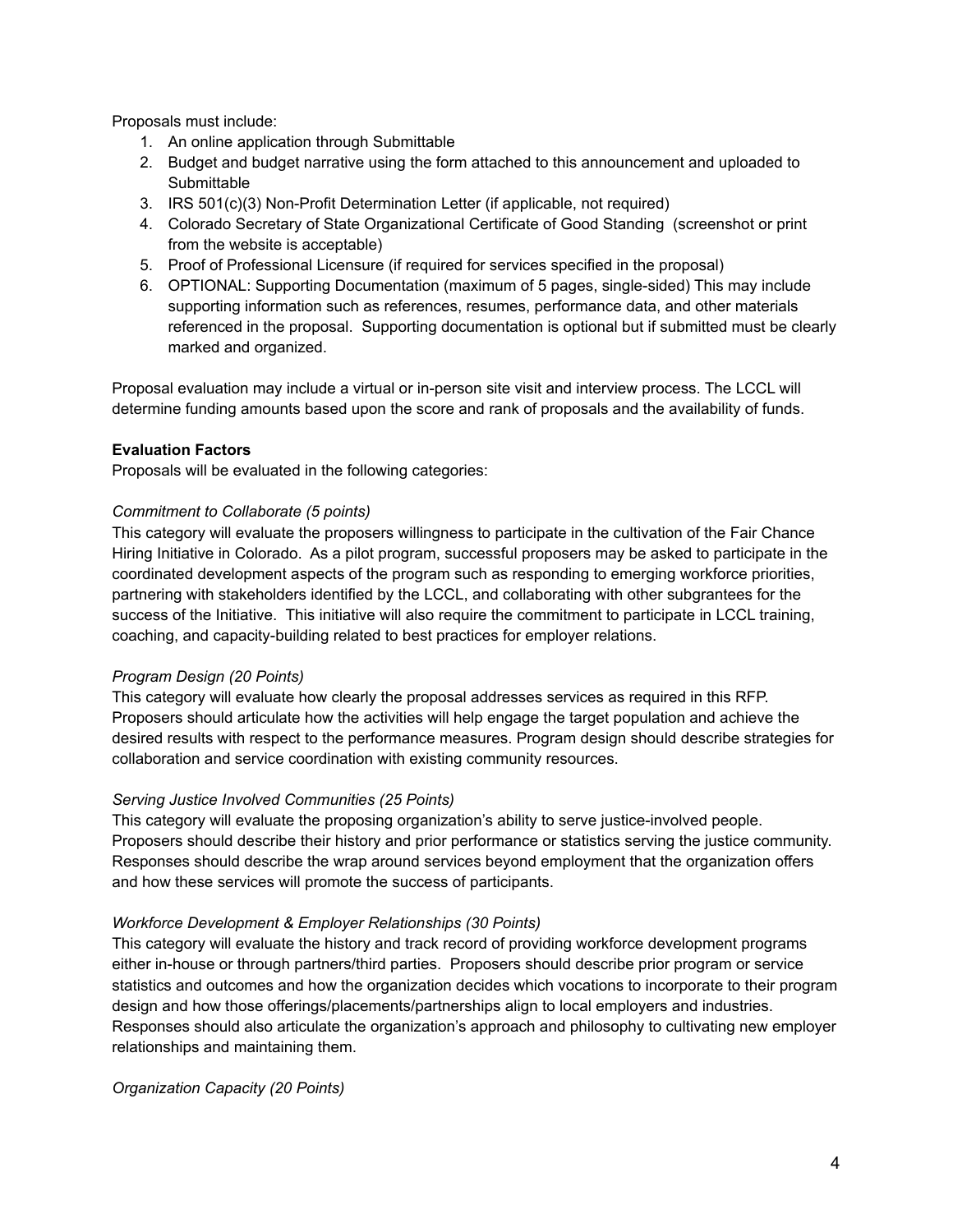This category will evaluate the organization's capacity to provide services to both participants and employers to prompte fair chance hiring. This includes how the organization promotes entrepreneurial mindset and the qualifications of the team. The proposer should identify strategies for reaching target groups (justice-involved people and fair chance employers) in the service area and explain cultural competencies that will be deployed to effectively engage these populations. Proposers should describe their financial management process to ensure consistent spending of grants funds and stewardship of resources. Lastly, this category will consider the cost of the proposed program to determine if it is fair and reasonable based on program services and/or historical data, and the degree to which expenditure of funds relates to performance measures. Budgets will be reviewed for accuracy and completeness. Additionally, all proposals will be reviewed for costs that are reasonable, allowable, necessary, fully justified, and competitive as measured by the review of the line item budget, the program design, and comparison to proposals similar in target area or scope.

Additionally, proposers should read the Colorado Fair Chance Hiring Career Pathway Model (Appendix A) attached to this announcement for additional information on the Initiative's strategy and Colorado's high-growth industries.

### **Award Disbursement**

The award distribution will be determined in part by a financial risk assessment for successful proposers. Grants may be awarded on a cost-reimbursement basis. In such case, grantees may request up to one month of the grant award amount upfront. Grantees must submit documentation of allowable costs on a monthly basis or financial reports as determined by the distribution schedule. Disallowed costs are the responsibility of the grantee. Reimbursement of expenses will be based on guidance contained in the Office of Management and Budget (OMB) Uniform Guidance. The Uniform Guidance establishes principles for determining the costs of grants, contracts, and other agreements with non-profit organizations. CDOC may provide guidance as applicable.

#### **About the LCCL**

The Latino Coalition for Community Leadership (LCCL) is a nationally recognized intermediary organization that Finds, Funds, Forms, and Features nonprofits in marginalized communities meeting the needs of individuals and families. As an intermediary organization, the LCCL promotes grass root service by providing community and faith-based organizations with hands-on support, administrative and program infrastructure, capacity bulding, and technical assistance to ensure contractual obligations are met and performance is achieved.

This work relies on the collective impact model for collaboration and data-driven programming where all partners have a common agenda for change including a shared understanding of the problem and a joint approach to solving it through agreed-upon actions.

An overall goal of this partnership is capacity building, which includes increasing access to public dollars and grants, data tracking, performance measurement, reporting and compliance monitoring, assistance with staff and leadership development, coordinating relationships between state and federal agencies and community partners, growth management, and succession planning for sustainability.

More information about the LCCL can be found at [www.latinocoalition.org.](http://www.latinocoalition.org) The LCCL highly recommends that all entities considering proposal submission read two publications about the LCCL and this Initiative available on the LCCL's website.

1. *Engaging Our Community: Promoting Reentry Employment to Reduce Recidivism and Strengthen Our Communities*, published by the Colorado Attorney General's Office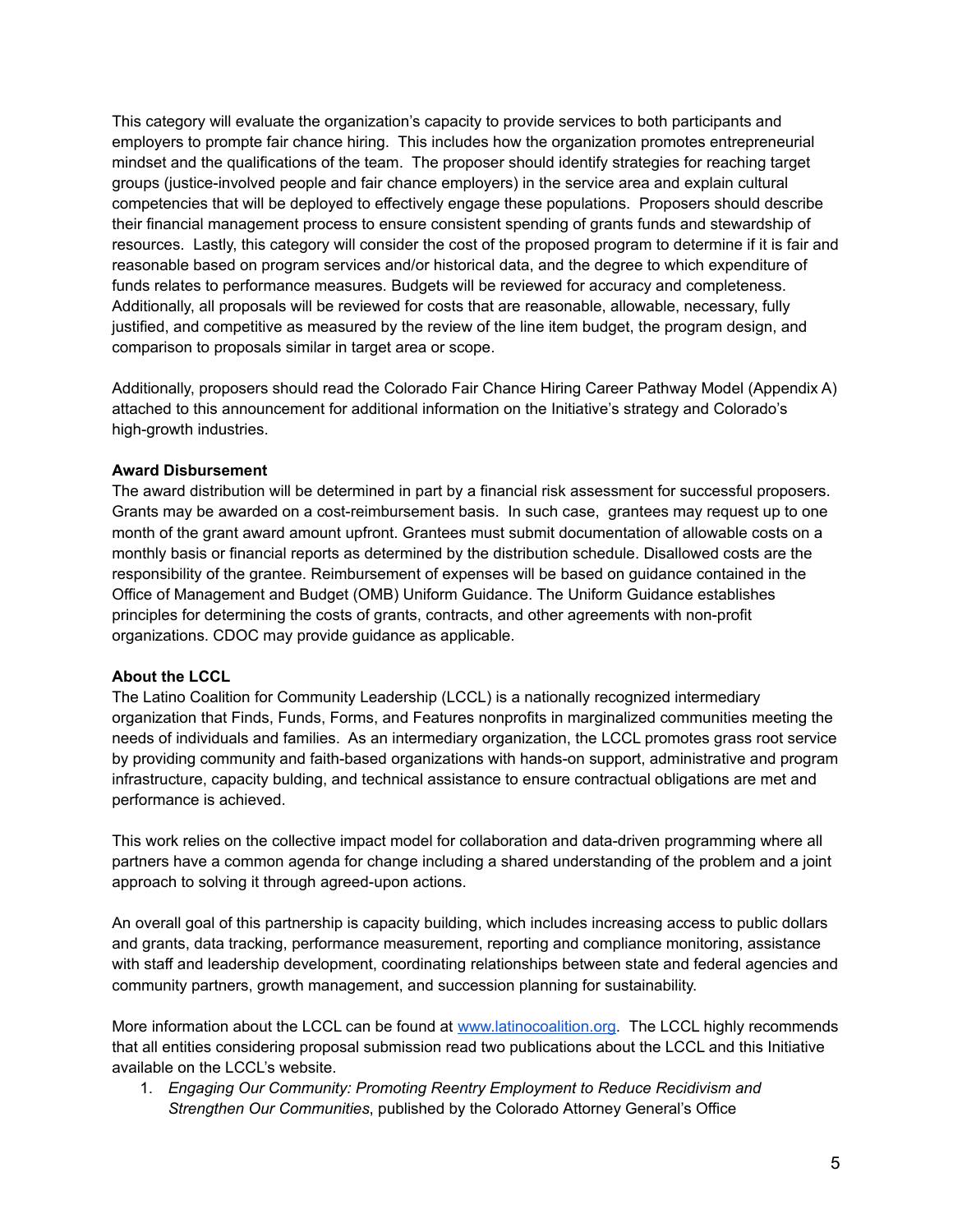2. *Investing Justice Resources to Address Community Needs: Lessons Learned for Colorado's Work and Gain Education & Employment Skills (WAGEES) Program*, published by the Urban Institute.

### **Grantee Policies & Insurance**

Organizations that are selected for funding will then engage in award negotiations with the Latino Coalition staff. In order for MOUs to be executed, certain requirements must be met which include but are not limited to:

- Grantee shall be required to maintain at all times during the term of this MOU insurance in the following kinds and amounts: commercial general liability insurance coverage (\$1,000,000 each occurrence, \$1,000,000 general aggregate, \$1,000,000 products and completed operations aggregate, \$50,000 any fire); automobile liability insurance (\$1,000,000 each accident, combined single limit); protected information (\$1,000,000 each occurrence, \$2,000,000 general aggregate); workers' compensation coverage as required by state statute for paid positions; fidelity bond coverage (\$100,000) and professional liability insurance, if applicable, (\$1,000,000 each occurrence, \$1,000,000 general aggregate) before first WAGEES grant reimbursement. Professional liability insurance is required if services requiring a state issued license are provided by a Grantee employee (eg. addiction counseling, professional counseling or medical treatment).
- The State of Colorado shall be named as additional insured on the Commercial General Liability insurance policies. The LCCL shall be named as additional insured on the Commercial General Liability and Automobile Liability insurance policies.
- All insurance policies secured or maintained in relation to the WAGEES project and this MOU shall include clauses stating that each carrier shall waive all rights of recovery under subrogation or otherwise against the State of Colorado, its agencies, institutions, organizations, officers, agents, employees, and volunteers.
- The insurance shall include provisions preventing cancellation or non-renewal without at least thirty (30) calendar days prior written notice to the LCCL at [insurance@latinocoalition.org.](mailto:insurance@latinocoalition.org)

# **General Proposal Conditions**

The program narrative, budget and budget narrative forms in which proposals are to be submitted are included separately. Proposals that do not conform to these formats may be rejected by the LCCL.

The applicant understands that by submission of a proposal, all specifications required in the RFP and described in the proposal along with any agreed upon modifications become part of a memorandum of understanding (MOU) for provision of services should a grant be awarded.

Services representing target areas throughout the proposed locations are a consideration in selecting service providers. Proposals submitted in response to this solicitation are not legally binding.

#### **Costs Incurred by Proposers**

All costs of proposal preparation and submission shall be borne by the proposer. The LCCL, Colorado Department of Corrections and the Colorado Department of Law shall not, in any event, be liable for any pre-award expenses incurred by proposers in the preparation and/or submission of the proposals. Proposals shall not include any such expenses as part of the proposed budget. Furthermore, agreements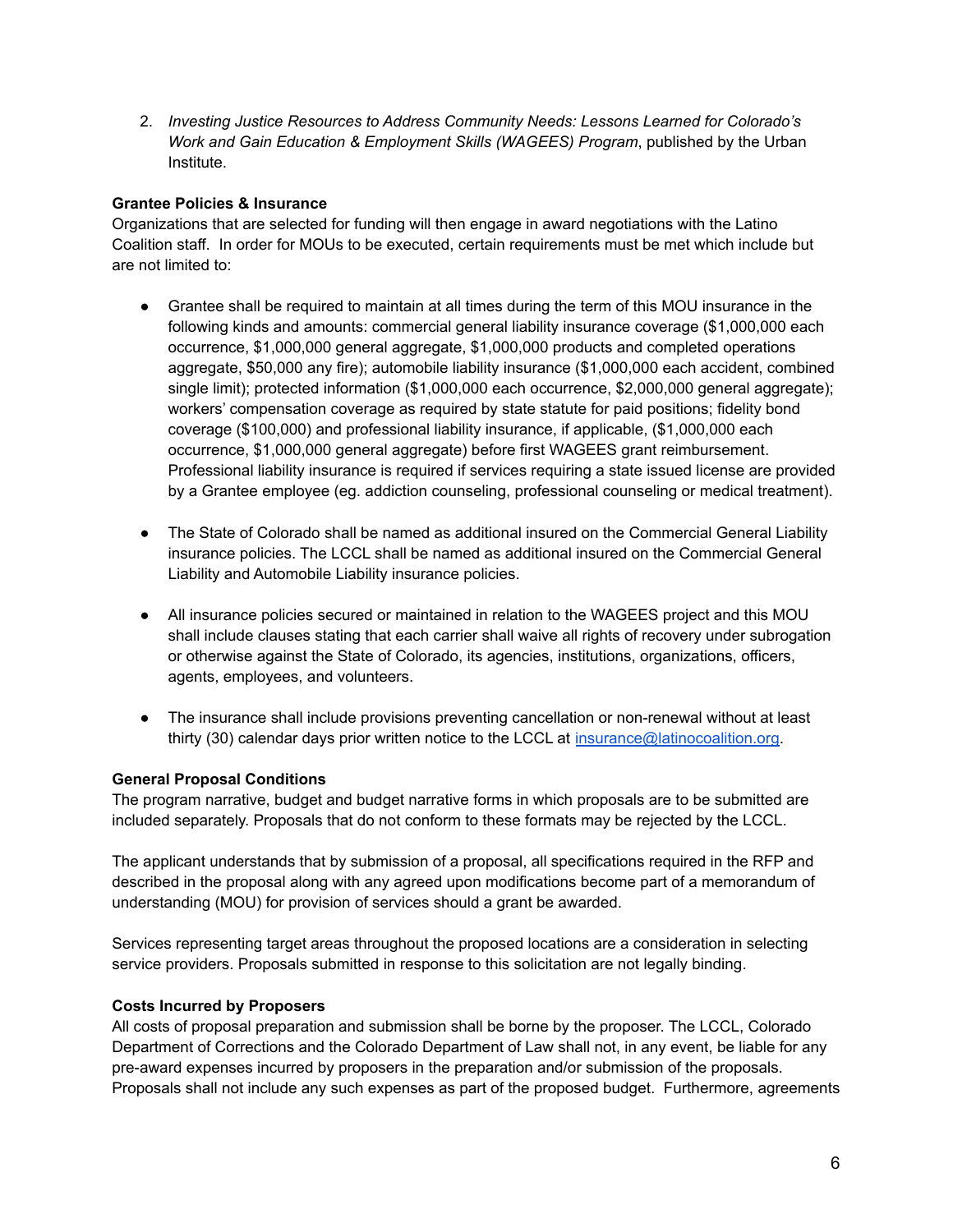to pay grant writers a percentage of the award amount, retainer, or similar compensation for proposal preparation and submission are not allowable.

#### **General Reservations**

The LCCL reserves the right to extend the submission deadline in part or total, if such action is in the best interest of the WAGEES program. In the event the deadline is extended, proposers have the right to revise their proposals.

The LCCL makes no representation that any award will be awarded to any offer responding to this RFP.

The LCCL reserves the right to request additional information or documentation.

Proposals shall be reviewed and rated as submitted. The proposer may not make changes or additions after the deadline for receipt of proposals.

The LCCL reserves the right to verify all information in the proposal. If the information cannot be verified the LCCL reserves the right to reduce the rating points awarded or disqualify the proposal.

#### **How to Apply:**

Proposal may be submitted online through Submittable at *[latinocoalition.submittable.com/submit](https://latinocoalition.submittable.com/submit)* by June 30, 2022.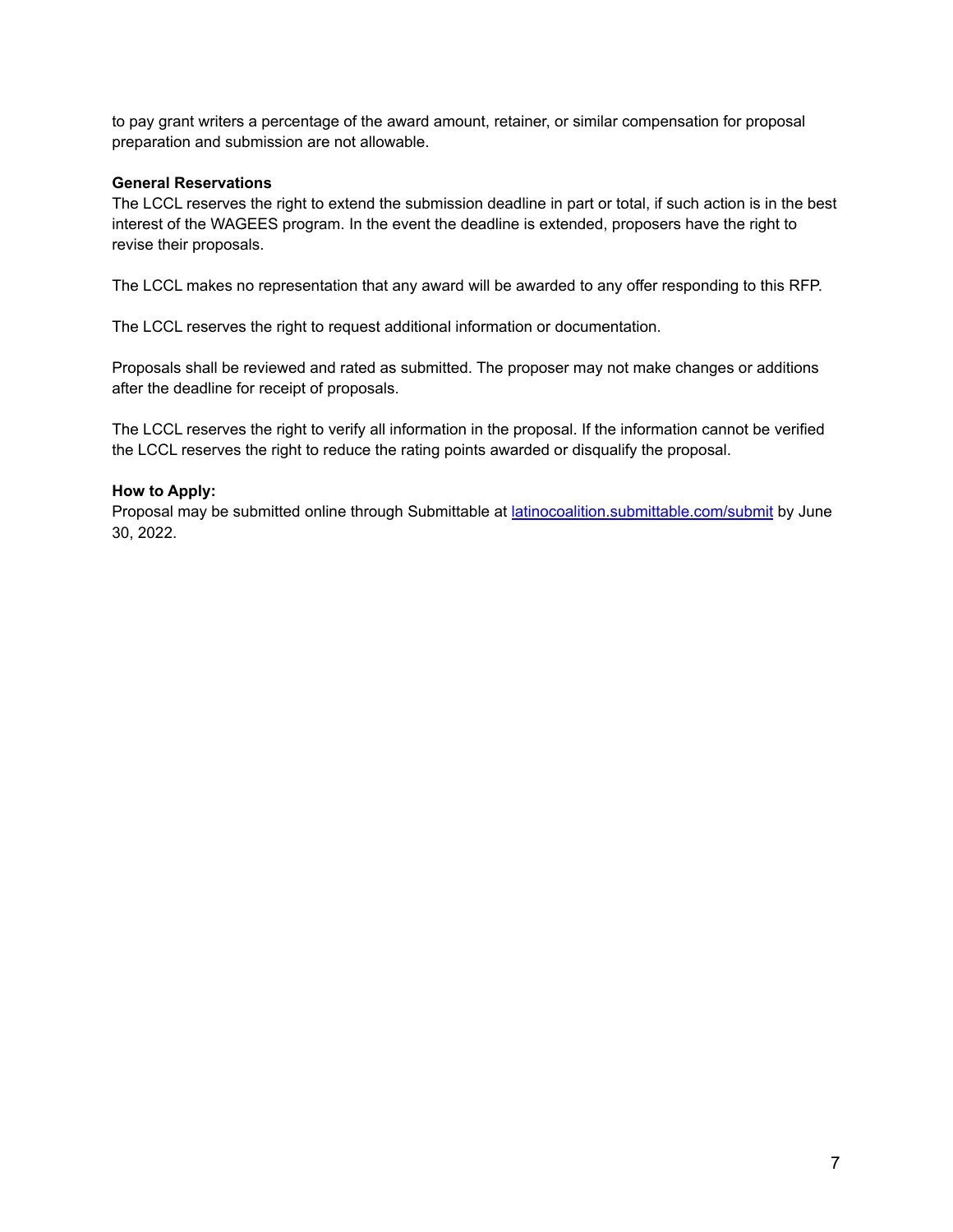# Appendix A

# The Career Pathway Model

The CoFCH initiative will work with community partners and businesses to develop a career pathway system that provides justice impacted job seekers access to opportunities which provide a clear sequence of stackable credentials combined with supportive services. The goal is to help justice impacted job seekers secure industry relevant skills, certifications, and credentials which will lead to advancement to higher levels of employment in high-demand occupations. As displayed in the diagram below, this sample construction career pathway model consists of four levels that identifies the skill level and training, or certification needed to find employment at each level. The pathways start with a shorter term, semi-skilled job (Laborer) earning \$38k/yr., and advances to a longer-term career, upper-level skilled (Superintendent) with an earning potential of  $$92k/yr$ <sup>[1]</sup>

The system will be made up of multiple career pathways which will include educational institutions, trade training programs, workforce development, and supportive service partners. This system will be nurtured through aligning public/private partners and engaging them in continuous conversations to ensure that justice impacted job seekers move seamlessly through relevant components of the initiative (educational, skills training, and work-based experience). This will ensure that skills and credentials are built that meet industry demand and prepare them for careers. To build a robust career pathway system the CoFCH initiative assessed labor market information (LMI) to identify trends in three key areas: the top in-demand industries, occupations and wage rates, and in-demand skills, education, and training needed.

| Table 2: Colorado Industry Employment Projections (2020 – 2030) |                  |                                      |                                       |                        |           |  |
|-----------------------------------------------------------------|------------------|--------------------------------------|---------------------------------------|------------------------|-----------|--|
| <b>Industry</b>                                                 | Industry<br>Code | <b>Employment</b><br><b>Estimate</b> | <b>Projected</b><br><b>Employment</b> | <b>Total</b><br>Change | % Change  |  |
| Healthcare and Social Assistance                                | 62               | 334,109                              | 433,313                               | 99,204                 | 29.69%    |  |
| Professional, Scientific, and<br><b>Technical Services</b>      | 54               | 239,231                              | 337,172                               | 97,941                 | $40.94\%$ |  |
| Accommodation and Food Services                                 | 72               | 227,796                              | 306,683                               | 78,887                 | 34.63%    |  |
| Construction                                                    | 23               | 174,710                              | 219,916                               | 45,206                 | 25.87%    |  |

# i. Top In-demand Industries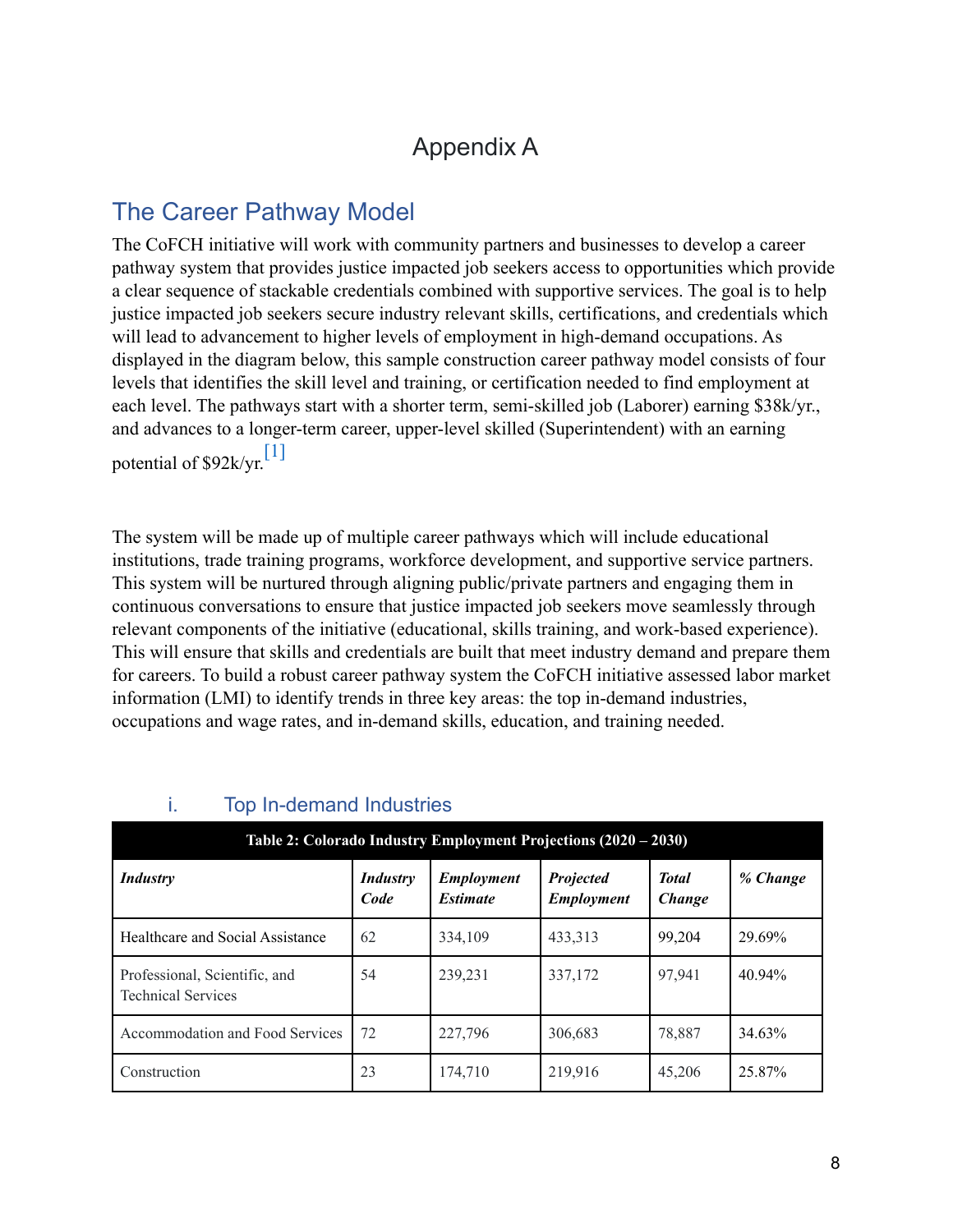| <b>Educational Services</b>                                                   | 61 | 223,642 | 266,991 | 43,349 | 19.38%   |
|-------------------------------------------------------------------------------|----|---------|---------|--------|----------|
| Transportation and Warehousing                                                | 48 | 89,919  | 128,010 | 38,091 | 42.36%   |
| Admin. and Support and Waste<br>Management and Remediation<br><b>Services</b> | 56 | 149,396 | 178,443 | 29,047 | 19.44%   |
| Retail Trade                                                                  | 44 | 262,585 | 290,938 | 28,353 | 10.80%   |
| Manufacturing                                                                 | 31 | 146,465 | 156,973 | 10,508 | $7.17\%$ |
| <b>Wholesale Trade</b>                                                        | 42 | 107,797 | 117,951 | 10,160 | $0.90\%$ |
| https://colmigateway.com/vosnet/analyzer/resultsNew.aspx?session=indproj      |    |         |         |        |          |

From 2020 to 2030, the in-demand sectors in Colorado, listed in Table 2 are (except for Manufacturing and Wholesale Trade) projected to experience >10% growth. Professional, Science, and Technological Services, and Transportation and Warehousing are projected to see growth over 40%. Healthcare and Social Assistance, Accommodation and Food Services, and Construction are projected to experience 29.69%, 34.63%, and 25.87% growth respectively. The anticipated growth in these industries is good for the economy, however, the type of occupations and wage rates are also important factors to consider for the CoFCH initiative.

# i. Top Occupations and Wage Rates

The CoFCH initiative consulted the Colorado Talent Pipeline Report for the 2020 Top Jobs in Colorado. The data was used to compare the number of job openings and wage rates for the top occupations that are listed in the in-demand industries (Table 2).

Tier 1 includes jobs that have median earnings at or above a living wage for a family with two adults (one working) and one child (\$31.81/hr.).

Tier 2 includes jobs that meet a living-wage benchmark for an individual (median earnings of \$17.57/hr.).

An abbreviated version of the Projected Occupations and Wage chart is below, and the full chart with the top industries are attached in Appendix 1.

| Table 3: 2020 Colorado Top Jobs      |                    |                                 |                                |  |  |
|--------------------------------------|--------------------|---------------------------------|--------------------------------|--|--|
| <b>Industry</b>                      | Tier #2            |                                 |                                |  |  |
| Health Care and<br>Social Assistance | Wage Range         | $$26-\$52/hr$   \$55k-\$108k/yr | $$14-\$25/hr$   \$29k-\$53k/yr |  |  |
|                                      | $#$ of Occupations | 34                              | 34                             |  |  |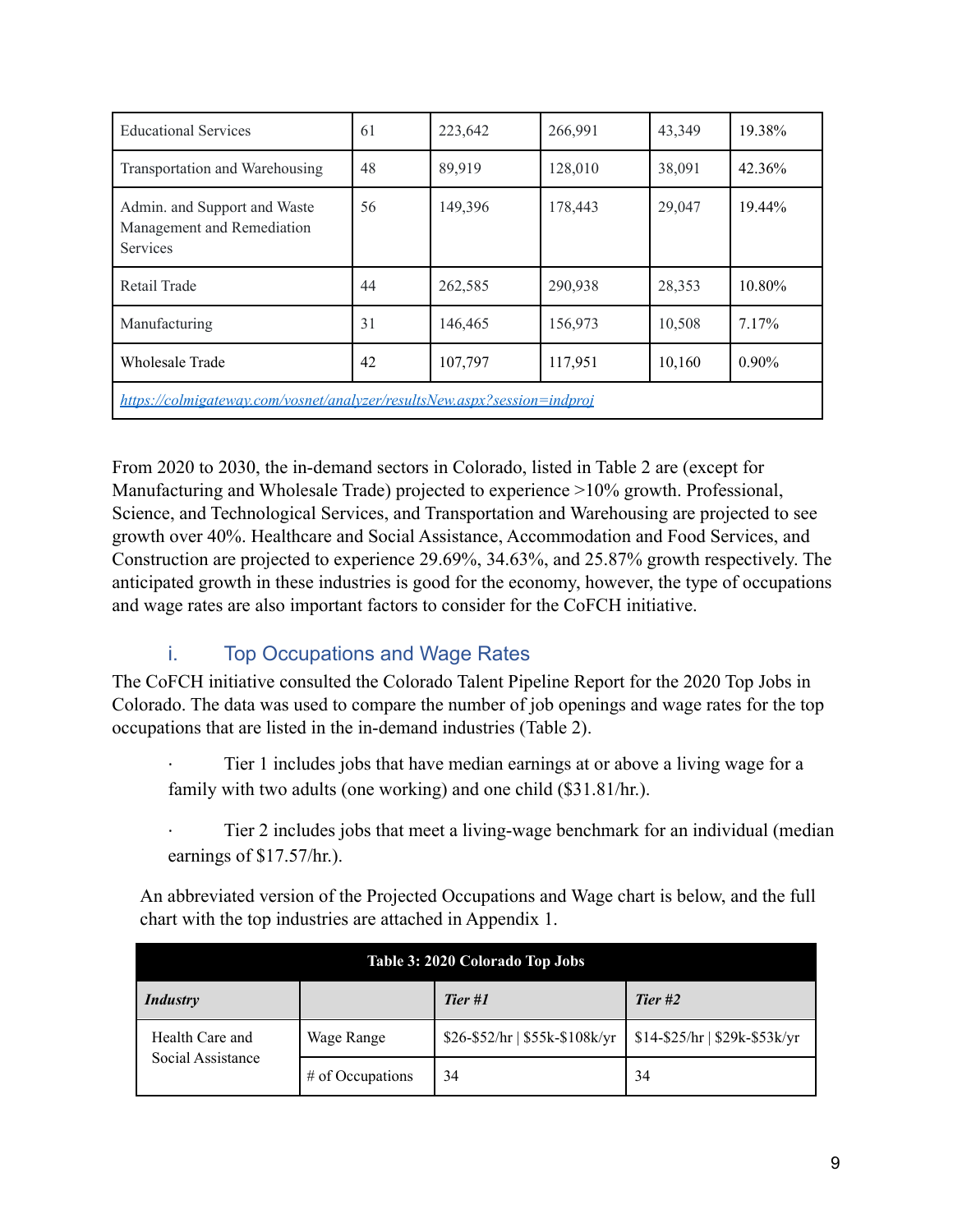|                                                                          | $#$ of Jobs      | 12,120                         | 17,810                          |  |  |
|--------------------------------------------------------------------------|------------------|--------------------------------|---------------------------------|--|--|
| Professional,                                                            | Wage Range       | \$27-\$88/hr   \$56k-\$183k/yr | $$18-\$25/hr$   $$37k-\$53k/yr$ |  |  |
| Scientific, and<br><b>Technical Services</b>                             | # of Occupations | 71                             | 21                              |  |  |
|                                                                          | $\#$ of Jobs     | 39,369                         | 8,352                           |  |  |
| Accommodation and<br>Food Services                                       | Wage Range       | \$28/hr   \$59k/yr             | \$13-\$20/hr   \$28k-\$43k/yr   |  |  |
|                                                                          | # of Occupations | 1                              | $\overline{4}$                  |  |  |
|                                                                          | $#$ of Jobs      | 96                             | 11,318                          |  |  |
| Construction                                                             | Wage Range       | \$26-\$43/hr   \$55k-\$89k/yr  | $$16-\$25/hr$   $$34k-\$52k/yr$ |  |  |
|                                                                          | # of Occupations | 8                              | 26                              |  |  |
|                                                                          | $#$ of Jobs      | 7,739                          | 17,870                          |  |  |
| Source: https://www.coloradotalentdashboard.com/supply-and-demand-match/ |                  |                                |                                 |  |  |

The data shows that there are significant differences in the number of top occupations that are available in each industry. For Tier 1 occupations, the Professional, Scientific, and Technical Services industry has the largest number share of opportunity, 71 occupations and 39,369 job openings with wage ranging \$27-\$88/hr., and Healthcare and Social Assistance is second with 34 occupations and 12,120 job openings, with wage ranging \$26-\$52/hr. However, the Accommodation and Food Services, which is known for hiring persons who are impacted by the justice system, only had one (1) occupation and 96 job openings, with an annual wage of \$28/hr. in this category. For Tier 2 occupations, the Healthcare and Social Assistance industry has the largest number share of opportunity, 34 occupations and 17,810 job openings with wage ranging \$14-\$25/hr., and Construction is second with 26 occupations and 17,870 job openings, with wage ranging \$16-\$25/hr.

Based on the data, the construction industry seems to be one that should be targeted in the CoFCH initiative. The industry is known for its openness to hiring people impacted by the justice system, and also for providing multiple pathways for individuals to earn a livable wage and get on a path towards economic mobility. There are tremendous skills and regulatory barriers to entry for people impacted by the justice system to access many occupations in the Professional, Scientific and Technical Services, and Healthcare and Social Assistance industry. The CoFCH initiative may need to work with stakeholders such as advocacy, business industry, and state agency groups to explore ways to reduce some of the barriers to employment in these and other industries.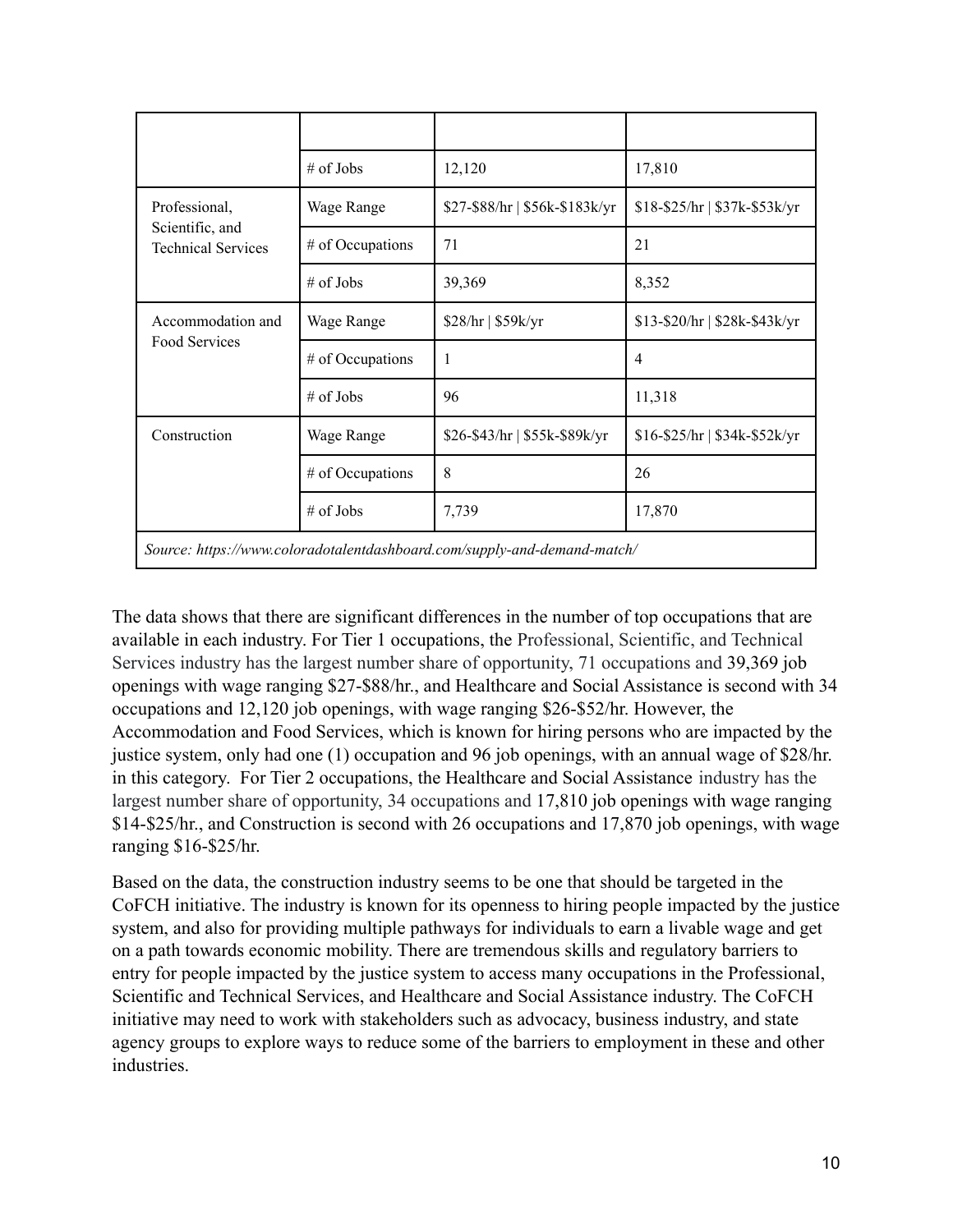# ii. In-demand Skills, Education, and Training

This landscape analysis consulted the 2019 Colorado Talent Pipeline Report, to identify the top 10 essential (soft) skills and the top technical (hard) skills that are found in job postings in Colorado. Essential skills are more personal qualities that are generally transferable across multiple occupations and industries, while technical (hard) skills are those measurable abilities that often tie directly to specific occupation(s). Below is a list of the top 10 essential and technical skills.

| <b>Chart 2: Top Ten Skills</b>                                                                                                                                                       |                                                                                                                                                                                                                                        |  |  |  |
|--------------------------------------------------------------------------------------------------------------------------------------------------------------------------------------|----------------------------------------------------------------------------------------------------------------------------------------------------------------------------------------------------------------------------------------|--|--|--|
| Essential                                                                                                                                                                            | Technical                                                                                                                                                                                                                              |  |  |  |
| § Management<br>§ Customer Service<br>§ Sales<br>§ Communication<br>§ Operations<br>§ Leadership<br>§ Innovation<br>§ Valid Driver's License<br>§ Problem Solving<br>§ Presentations | § Restaurant Operation<br>§ Merchandising<br>§ Accounting<br>§ Nursing<br>§ Selling Techniques<br>§ Auditing<br>§ Customer Experience<br>§ Basic Life Support<br>§ Customer Relationship<br>Management<br>§ Agile Software Development |  |  |  |
| Source: 2019 Colorado Talent Pipeline Report                                                                                                                                         |                                                                                                                                                                                                                                        |  |  |  |

According to the Prison Policy Initiative, more than 50% of individuals formally incarcerated hold only a

high school diploma or GED.<sup>[2]</sup> Along with the low level of education, the majority of these individuals need the necessary trainings to develop the essential and technical skills to compete for job opportunities in the labor market. The CoFCH initiative will need to partner with a wide range of organizations to leverage the resources that are available in the ecosystem.

<sup>[1]</sup> *Colorado Workforce Development Council, Career [Pathways](https://cwdc.colorado.gov/strategies/career-pathways)*

*<sup>[2]</sup>Prison Policy Initiative (2018), Getting Back on [Course: Educational exclusion and attainment among formerly incarcerated](https://www.prisonpolicy.org/reports/education.html#:~:text=Formerly%20incarcerated%20people%20are%20nearly,value%20in%20today) [people](https://www.prisonpolicy.org/reports/education.html#:~:text=Formerly%20incarcerated%20people%20are%20nearly,value%20in%20today)*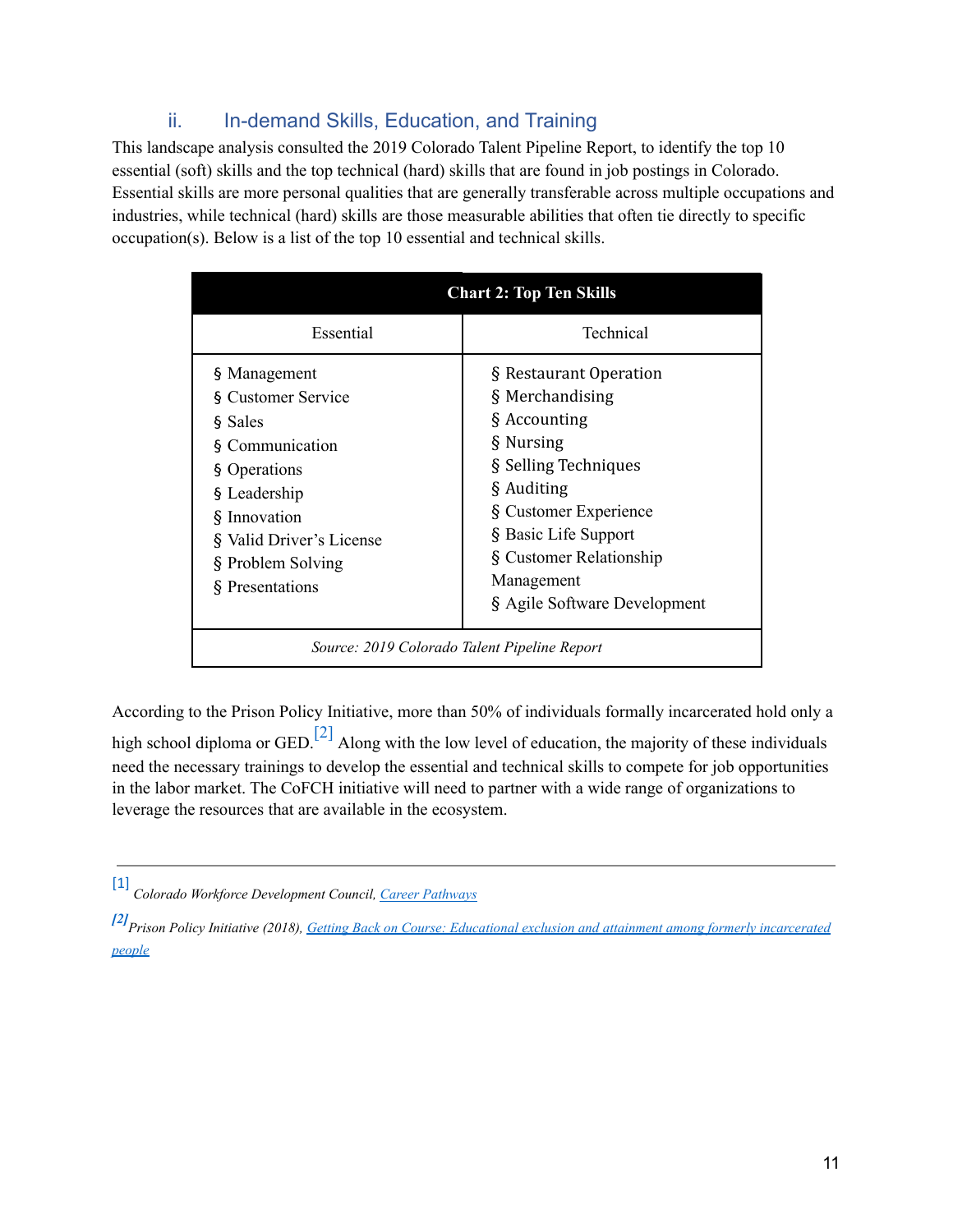| 2020 Colorado Top Jobs |                                                                         |                   |                                  |                               |  |  |
|------------------------|-------------------------------------------------------------------------|-------------------|----------------------------------|-------------------------------|--|--|
| Rank                   | <b>Industry</b>                                                         |                   | Tier #1                          | Tier #2                       |  |  |
| #1                     | <b>Health Care and</b><br><b>Social Assistance</b>                      | <b>Wage Range</b> | $$26-$52/hr$<br>\$55k-\$108k/yr  | \$14-\$25/hr   \$29k-\$53k/yr |  |  |
|                        |                                                                         | # of Occupations  | 34                               | 34                            |  |  |
|                        |                                                                         | # of Jobs         | 12,120                           | 17,810                        |  |  |
| #2                     | Professional,<br>Scientific, and<br><b>Technical</b><br><b>Services</b> | <b>Wage Range</b> | $$27-$88/hr$<br>\$56k-\$183k/yr  | \$18-\$25/hr   \$37k-\$53k/yr |  |  |
|                        |                                                                         | # of Occupations  | 71                               | 21                            |  |  |
|                        |                                                                         | # of Jobs         | 39,369                           | 8,352                         |  |  |
| #3                     | Accommodation<br>and Food<br><b>Services</b>                            | <b>Wage Range</b> | \$28/hr   \$59k/yr               | \$13-\$20/hr   \$28k-\$43k/yr |  |  |
|                        |                                                                         | # of Occupations  | $\mathbf{1}$                     | $\overline{\mathbf{4}}$       |  |  |
|                        |                                                                         | # of Jobs         | 96                               | 11,318                        |  |  |
| #4                     | Construction                                                            | <b>Wage Range</b> | \$26-\$43/hr   \$55k-\$89k/yr    | \$16-\$25/hr   \$34k-\$52k/yr |  |  |
|                        |                                                                         | # of Occupations  | 8                                | 26                            |  |  |
|                        |                                                                         | # of Jobs         | 7,739                            | 17,870                        |  |  |
| #5                     | Educational<br><b>Services</b>                                          | <b>Wage Range</b> | $$26-$56/hr$<br>\$54k-\$117k/yr  | \$14-\$26/hr   \$28k-\$54k/yr |  |  |
|                        |                                                                         | # of Occupations  | 31                               | 17                            |  |  |
|                        |                                                                         | # of Jobs         | 5,817                            | 13,653                        |  |  |
| #6                     | Transportation<br>and<br>Warehousing                                    | <b>Wage Range</b> | \$39-\$88/hr <br>\$81k-\$183k/yr | \$14-\$23/hr   \$29k-\$49k/yr |  |  |